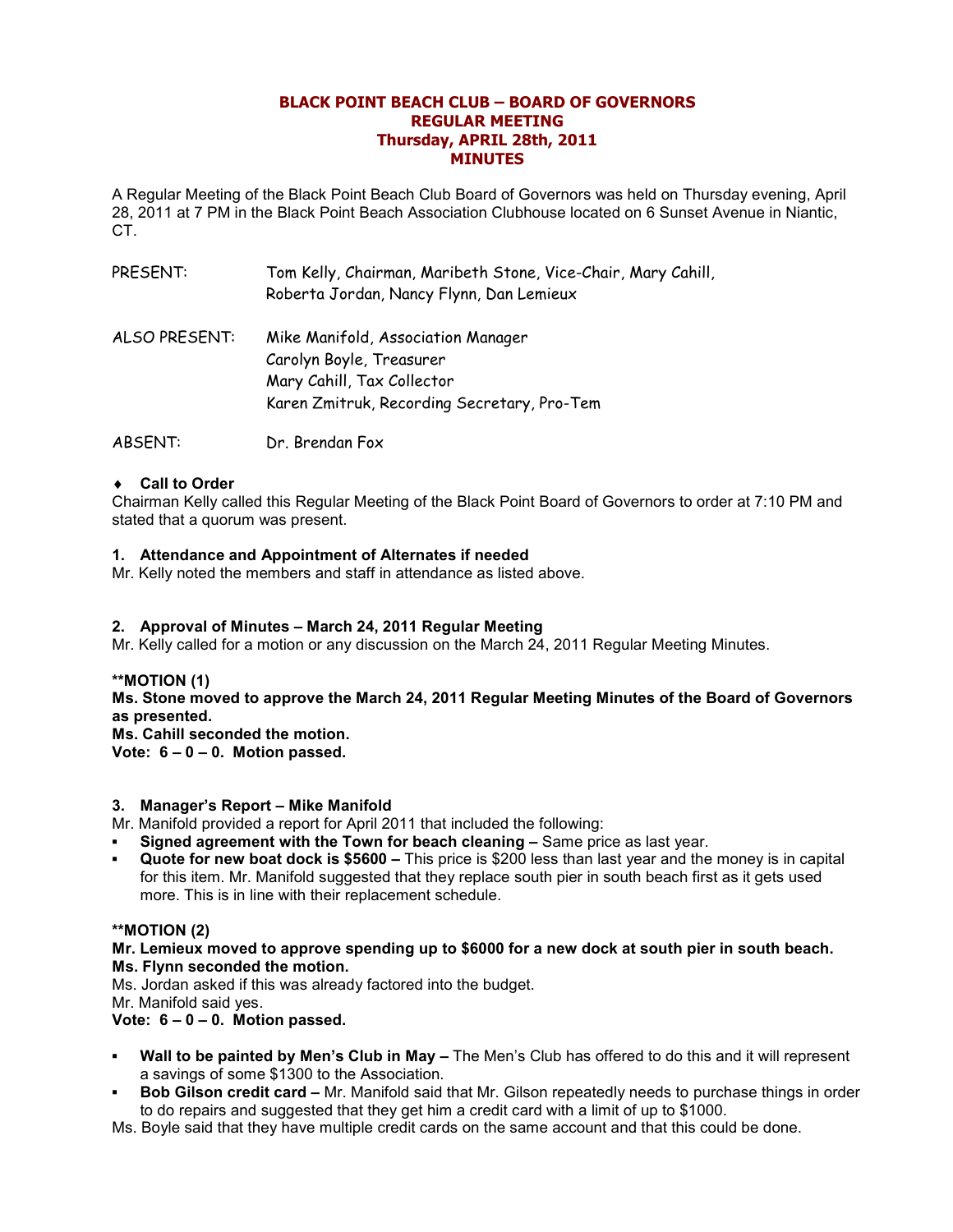Mr. Manifold said that Mr. Gilson would still have to run any expenditure past him prior to utilizing the credit card and submit receipts.

The consensus of the Board was to provide Mr. Gilson with a credit card with a limit up to \$1000.

### **Attawan request to share Ace Security**

Mr. Manifold said that Attawan Beach has approached them to share the services of Ace Security. Ace has said that if they were to do that then they would halve the \$34/hour rate to \$17/hour for each of them.

Ms. Cahill asked how this would work when we have more roads than Attawan does. She also noted that unfortunately Ace is not taken seriously with respect to enforcement and questioned if their money would be better spent utilizing the East Lyme Police.

Ms. Flynn said that she preferred having the East Lyme Police in on the weekends and a suggestion was made to contact Mr. Formica and Sgt. Blanchette regarding having the East Lyme Police patrol over the weekends and holidays.

Mr. Manifold said that he would meet with Mr. Formica and Sgt. Blanchette and see what could be worked out within the scope of their budget.

# **Security Cameras around Clubhouse**

Mr. Manifold said that he would like to set up security cameras around the clubhouse with video recording versus the ADT.

Ms. Flynn asked how long the video would be retained for  $-10$  days, longer - ?

Mr. Manifold said that he was not sure but would check. He added that if he could have it done for less than \$1000 that he would like to go ahead with this project.

Ms. Boyle commented that she also thought that ADT does fire protection and that they might get a credit on their insurance for having that. She said that ADT is \$102/quarter.

Mr. Kelly said that he would want the cameras put up high enough to avoid damage to them.

# **\*\*MOTION (3)**

# **Mr. Kelly moved to authorize spending up to \$2000 for security cameras for the Clubhouse. Ms. Stone seconded the motion.**

# **Vote: 6 – 0 – 0. Motion passed.**

#### ▪ **Black Pointer distributed at Black Point Store (pending owner agreement) and clubhouse –**

Mr. Manifold suggested that he speak with the new owner of the Market and ask if the Black Pointer could be placed there for members to pick up and that they cease delivering it. He said that it is also available on the website and that all of the issues from last year are still posted for review. He noted that the market would be opening on May 1, 2011 and that it would be open regular hours.

Ms. Cahill commented that not delivering it would help the recreation program as they spend a lot of time trying to coordinate delivery and then receiving complaints. In this way, people could pick one up. The consensus of the members was that this was a good idea and that the owner of the Market would be asked if he would be willing to have the Black Pointer in his store for people to pick up.

Mr. Manifold also reported that he has asked Mike Nebelung for an estimate on what it would cost to remove the shed at the top of Billow Road. He also asked if they would allow the Sports Camp that will be run by Todd to take in people outside of our beach.

The consensus of the members was NOT to set a precedent of outside people due to insurance liability issues.

# **4. Treasurer's Report – Carolyn Boyle**

Ms. Boyle went over her report and a copy of the check register was provided. She noted that the current loss of \$2,092 (at this point in time) will most probably not remain this way as the year progresses. Checking and Sweep - \$111,475.41; Long term capital - \$16,417.82.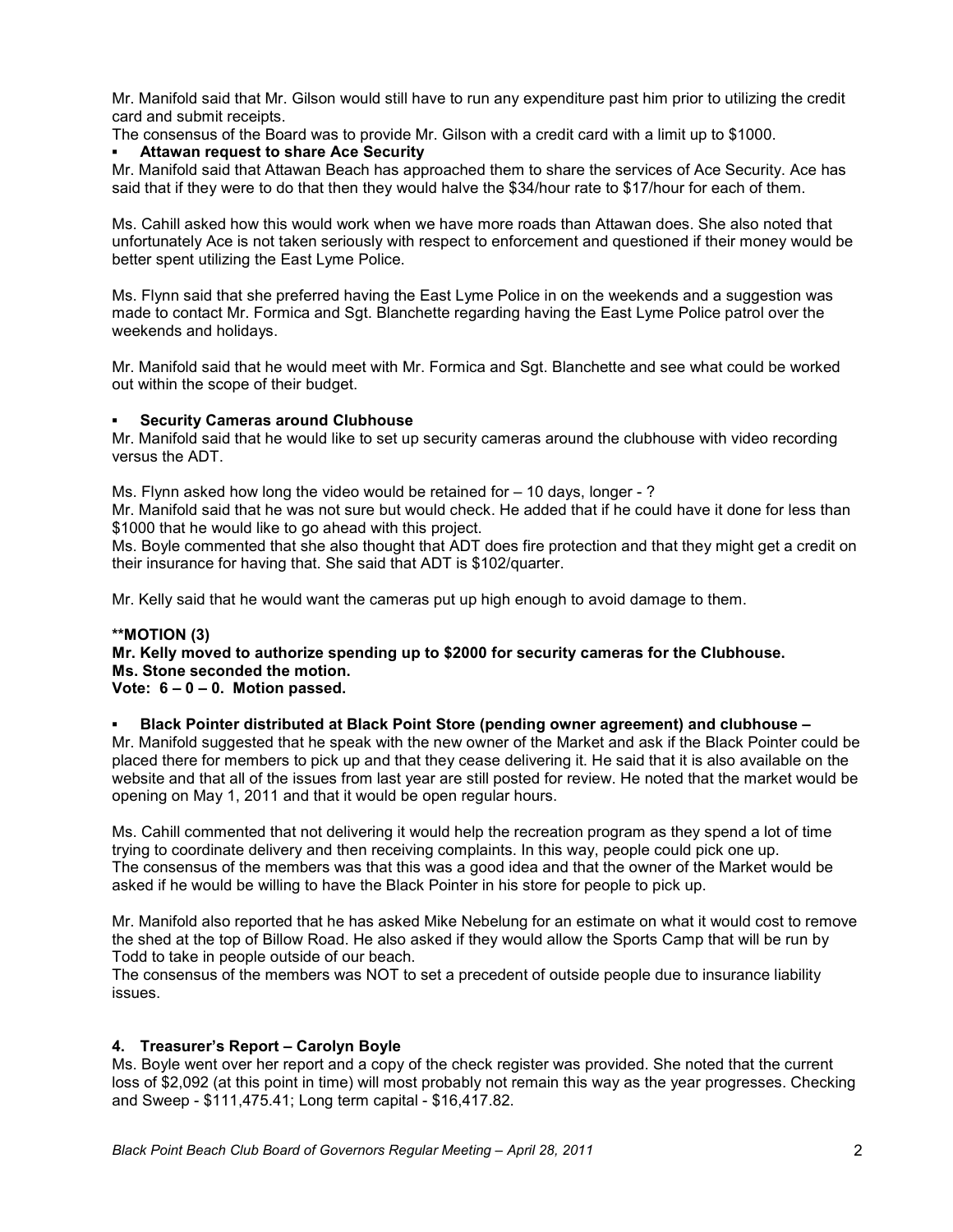# **5. Members Comments**

Mr. Kelly called for comments from the members.

Will Fountain, 31 Whitecap said that he had written a letter to the Board asking to review the financial records among other items. He said that he does not think that this is the time to be giving people raises. He said that the old pier paperwork will tell them where the high water mark is and they may find that they are not able to build a kayak dock. He said he likes the camera idea and suggested that with respect to the Clubhouse shed that they get all of the groups together that have items in it to go through and clean out their stuff and throw away what is broken or useless and that then they will find that they have room in the shed for the things that need to be stored there. He noted that he spoke with someone who works with security equipment who told him that they could install cameras that would be able to provide them with clear site of the writing on the shirts of the kids playing on the tennis courts and in the back area so that they could see who they are as the tennis area as well as clubhouse area has suffered damages.

Tom Sheehan, 18 Indianola Road said that in considering Ace Security and the ELPD that the ELPD has two types of overtime – one at \$125/hour and the other being a private duty job. He said that he would encourage them to go forward with having the ELPD cover our area as Ace would be a waste of time and money.

Jane McLane, 24 Seaview said that she was interested in how they would present the kayak dock at the annual meeting.

Sue Chodoror (?), 61 Seaview asked if anyone had obtained prices for kayak racks.

Ms. Jordan noted that they could not answer questions during member comments.

# **6. Chairperson's Report & Correspondence, ZBA Liaison comments**

Mr. Kelly reported that there was no action with the ZBA; they received a letter from Mr. Fountain that was previously addressed and which Mr. Manifold had replied to and; many had made the suggestion to send a plant to the Black Point Market for their May 1, 2011 grand opening wishing them well. The consensus of the members was to spend up to \$150 to send a plant from the Board of Governors, Black Point Beach Association to the Black Point Market congratulating them and wishing them success.

Mr. Kelly also noted that the Annual Meeting was coming up and that Ann Farley had dropped stuff by about the Women's Club for mailing as they will be having a tag sale. He said that they would like to put all of this information in the budget mailing and were looking for information from the Men's Club and the Recreation Program.

Ms. Stone explained that Ms. Farley had put notices out that there would be a Tag Sale on the Saturday of Father's Day weekend for everyone at Black Point to sell their stuff by renting a table. Money from the table rental would go to Child and Family Services. The table rental fee has not been determined yet.

#### **7. Tax Collector's Report, Zoning Commission liaison comments**

Ms. Cahill said that the Zoning meeting was the following evening. She reported that all taxes have been collected except for two delinquents. Liens have been placed on the properties and the total owed is \$403.21. The new grand list shows them being up by around \$6000 and that figure should be better next year with all of the building that is going on at present.

# **8. Committee Reports**

#### **Administration**

Ms. Jordan said that she had sent out the draft of the Secretary iob description and provided them with a draft of the Tax Collector job description this evening for their review.

Mr. Kelly said that once they have reviewed them and agreed that they are correct that they would be posted on the website.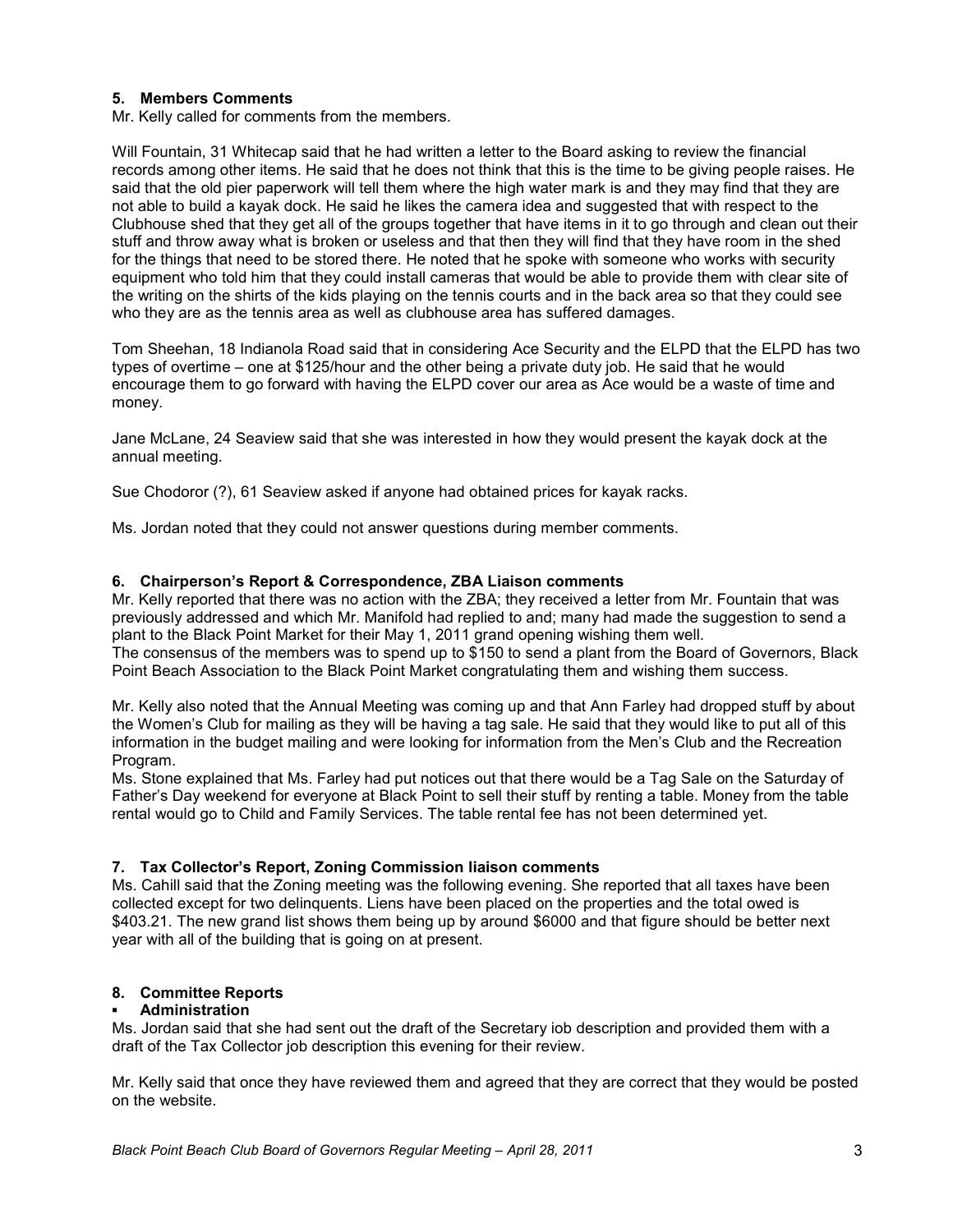# **Capital Improvements**

Mr. Lemieux presented a tennis court replacement work proposal from Sullivan Paving in the amount of \$64,500 inclusive of \$6000 contingency for any cost overruns. He said that they would like to start this project right after Memorial Day and they would be looking for capital monies from this fiscal year and the next due to the timing of the project as they would like it to be for use this season.

Lengthy discussion ensued on the funding of the capital items and the necessity to set up a list. Items such as the roof replacement at the clubhouse, tennis courts replacement, parking lot paving, etc would be placed on the list. It was suggested that items over \$10,000 in cost be put on the capital improvement listing. It was also considered a good project to complete without having to raise the mill rate as they already have the funds in capital to cover this project.

# **9. Old Business**

# **Budget Discussion Continued**

Mr. Manifold summed that they would spend \$65,000 from capital for the tennis courts – a capital improvement; they replenish \$8,200 to it per year and have roughly \$112,000.00 in it at present. In this way, they would not have to raise the tax mill rate.

After discussion on a request for an increase in salary that Mr. Manifold had received from Ms. Smith, who does the Black Pointer, the consensus was to increase that line by \$300. Other changes were discussed but final figures would be contingent upon other increases to be discussed in Executive Session with Mr. Manifold making the necessary adjustments after that and working with Ms. Boyle to finalize the budget.

# **Tennis Courts**

As they had discussed this at length previously, Mr. Kelly called for a motion.

#### **\*\*MOTION (4)**

**Ms. Flynn moved to approve the expenditure of \$65,000 for replacement of the asphalt tennis courts and fence area with capital monies available in the current fiscal year budget and from the FY 11/12 fiscal year.** 

**Ms. Stone seconded the motion.** 

**Vote: 6 – 0 – 0. Motion passed.** 

# **Kayak Dock**

Ms. Cahill asked that they present all of the information on this at the Annual Meeting and let the people know all of the details of the location of this and that they will have to walk out to it.

It was agreed that Mr. Manifold would present the Capital Improvement Plan and the information on the Kayak Dock and the tennis courts at the Annual Meeting.

Mr. Kelly said that he would send out a list of the capital items in a suggested priority for them to review and suggest other items or priority listing.

#### **10. New Business**

#### **Secretary Position Opening**

This was previously discussed. The position will be posted.

#### **Treasurer Position Opening**

This was previously discussed. The position will be posted.

#### **Zoning and ZBA Open Positions**

Mr. Kelly said that there are two vacancies on each of these Commissions and that they would solicit for parties interested in serving and then interviews would be conducted. They would be interested in people who have some experience and a willingness to serve, and who are also available for the meetings. Mr. Manifold noted that a few people had approached him with interest and that he would provide that information to them.